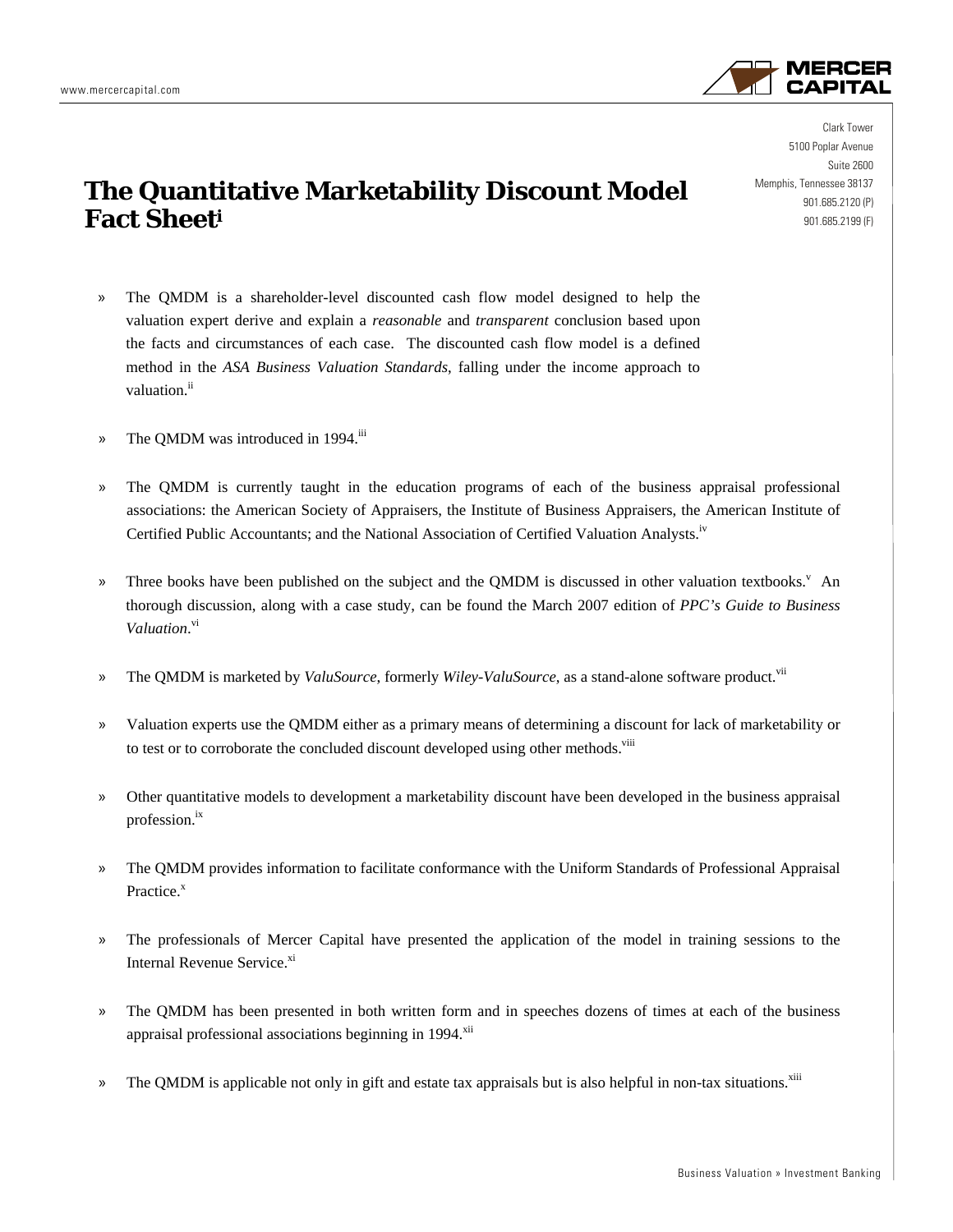- » In *Juan Armstrong v. LaSalle Bank National Association*, No. 05-3417 (7th Cir. May 4, 2006), the U.S. Court of Appeals for the Seventh Circuit determined that the appropriate standard of review to apply when considering whether an employee stock ownership plan trustee adopts a valuation of the subject stock is the abuse of discretion standard. It noted that one method for testing a trustee's abuse of discretion is whether a marketability discount should have been applied. In making this recommendation, the opinion, written by Judge Posner, stated, "There are techniques for calculating a marketability, or illiquidity, discount, see Z. Christopher Mercer, "A Primer on the Quantitative Marketability Discount Model," *CPA Journal*, July 2003, www.nysscpa.org/cpajournal/2003/0703/ dept/d076603.htm, visited Apr. 6, 2006 ...."xiv
- » Mercer Capital has presented the Tax Court with appraisals containing the QMDM dating back to the mid-1990s<sup>xv</sup> in *Thompson* (1996)<sup>xvi</sup>, *Marmaduke* (1999)<sup>xvii</sup>, and *Noble* (2005)<sup>xviii</sup>.
- » The QMDM has been mentioned explicitly in three tax cases to date: *Weinberg* (2000)<sup>xix</sup>, *Janda* (2001)<sup>xx</sup>, and *Temple* (2006)<sup>xxi</sup>. Mercer Capital has written about each of these cases<sup>xxii</sup> and takes the position that if one disagrees with the underlying assumptions used in a discounted cash flow model, the integrity and validity of the valuation method is not impugned.
- » At no time has a *Daubert* challenge to the QMDM been sustained.
- » The DCF assumptions and the corresponding QMDM assumptions are presented for illustrative purposes. The QMDM is a shareholder-level DCF model whose assumptions parallel those of the enterprise DCF model.

| <b>Enterprise-Level DCF Assumptions</b>                     | <b>Shareholder-Level DCF (QMDM) Inputs</b>                                                                                             |
|-------------------------------------------------------------|----------------------------------------------------------------------------------------------------------------------------------------|
| 1. Forecast Period                                          | Range of Expected Holding Periods                                                                                                      |
| 2. Projected Interim Cash Flows<br>(during forecast period) | 2a. Expected Distribution / Dividend Yield<br>2b. Expected Growth in Distributions / Dividends<br>2c. Timing (Mid-Year or End of Year) |
| 3. Projected Terminal Value<br>(at end of forecast period)  | 3a. Growth in Value over Holding Period<br>3b. Premium or Discount to Projected Enterprise Value                                       |
| 4. Discount Rate                                            | Range of Required Holding Period Returns<br>4.                                                                                         |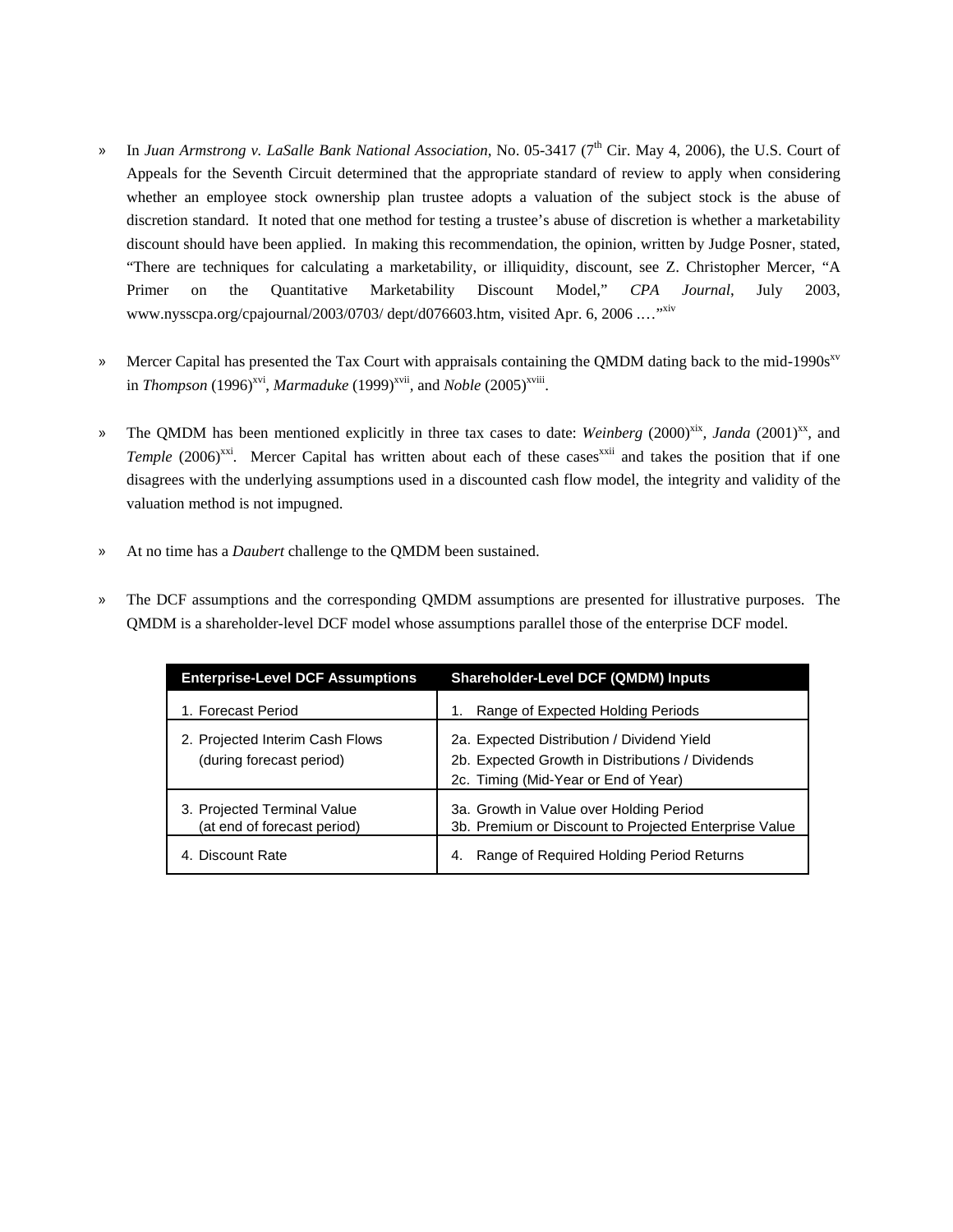» The QMDM is presented below in a traditional DCF format.



» The same assumptions are highlighted in the QMDM presentation model below.

|                |              |                                                             |                    | <b>Enterprise Level DCF Assumptions</b> |                                             |                                                  |                                             |                                        | Shareholder Level DCF (QMDM) Inputs) |                                           |                | <b>Model Inputs</b> |                 |                                                    |
|----------------|--------------|-------------------------------------------------------------|--------------------|-----------------------------------------|---------------------------------------------|--------------------------------------------------|---------------------------------------------|----------------------------------------|--------------------------------------|-------------------------------------------|----------------|---------------------|-----------------|----------------------------------------------------|
|                |              |                                                             | 1. Forecast Period |                                         |                                             | 1. Range of Expected Holding Periods (Yrs)       |                                             |                                        |                                      |                                           | Low            |                     | 10 <sup>1</sup> |                                                    |
|                |              |                                                             |                    |                                         |                                             |                                                  |                                             |                                        |                                      |                                           | High           |                     | 10              |                                                    |
|                |              |                                                             |                    |                                         |                                             | 2a. Expected Distribution / Dividend Yield       |                                             |                                        |                                      |                                           | Yield          |                     | 10.0%           |                                                    |
|                |              | 2. Projected Interim Cash Flows<br>(during forecast period) |                    |                                         |                                             | 2b. Expected Growth in Distribution / Div. Yield |                                             |                                        |                                      |                                           | Growth         |                     | 5.0%            |                                                    |
|                |              |                                                             |                    |                                         |                                             | 2c. Timing (Mid-Year or End of Year)             |                                             |                                        |                                      |                                           | <b>Timing</b>  |                     | F               |                                                    |
|                |              | 3. Projected Terminal Value                                 |                    |                                         |                                             |                                                  | 3a. Growth in Value over Holding Period     |                                        |                                      |                                           |                | G.                  |                 |                                                    |
|                |              | (at end of forecast period)                                 |                    |                                         | 3b. Premium or Discount to Marketable Value |                                                  |                                             |                                        | Prem/Disc.                           |                                           | 0.0%           |                     |                 |                                                    |
|                |              |                                                             |                    |                                         |                                             |                                                  |                                             |                                        |                                      |                                           | Low            |                     | 20.0%           |                                                    |
|                |              | 4. Discount Rate                                            |                    |                                         |                                             |                                                  | 4. Range of Required Holding Period Returns |                                        |                                      | High                                      |                | 20.0%               |                 |                                                    |
|                |              |                                                             |                    |                                         |                                             |                                                  |                                             |                                        |                                      | Base Value (Marketable Minority Interest) |                | \$1.00              |                 |                                                    |
|                |              |                                                             |                    |                                         |                                             |                                                  |                                             |                                        |                                      |                                           |                |                     |                 |                                                    |
|                |              |                                                             |                    |                                         | <b>Concluded Marketability Discount</b>     |                                                  |                                             |                                        |                                      |                                           | 24.6%          |                     |                 |                                                    |
|                |              |                                                             |                    |                                         |                                             |                                                  |                                             |                                        |                                      |                                           |                |                     |                 |                                                    |
|                | 1            | $\overline{2}$                                              | 3                  | $\overline{4}$                          | 5                                           | <b>Assumed Holding Periods in Years</b><br>6     | $\overline{7}$                              | 8                                      | 9                                    | 10                                        | 15             | 20                  | 25              |                                                    |
|                |              |                                                             |                    |                                         |                                             |                                                  |                                             | <b>Implied Marketability Discounts</b> |                                      |                                           |                |                     |                 | 30                                                 |
| 17.0%          | 1.7%         | 3.2%                                                        | 4.6%               | 5.9%                                    | 7.0%                                        | 8.0%                                             | 8.9%                                        | 9.7%                                   | 10.4%                                | 11.0%                                     | 13.4%          | 14.8%               | 15.6%           | 16.0%                                              |
| 18.0%          | 2.5%         | 4.8%                                                        | 6.8%               | 8.6%                                    | 10.2%                                       | 11.6%                                            | 12.9%                                       | 14.0%                                  | 15.0%                                | 15.9%                                     | 19.1%          | 20.8%               | 21.8%           |                                                    |
| 19.0%          | 3.4%         | 6.3%                                                        | 8.9%               | 11.3%                                   | 13.3%                                       | 15.1%                                            | 16.7%                                       | 18.1%                                  | 19.3%                                | 20.4%                                     | 24.2%          | 26.2%               | 27.3%           |                                                    |
| 20.0%          | 4.2%         | 7.8%                                                        | 11.0%              | 13.8%                                   | 16.2%                                       | 18.4%                                            | 20.2%                                       | 21.9%                                  | 23.3%                                | 24.6%                                     | 28.8%          | 31.0%               | 32.2%           |                                                    |
| 21.0%          | 5.0%         | 9.3%                                                        | 13.0%              | 16.2%                                   | 19.0%                                       | 21.5%                                            | 23.6%                                       | 25.4%                                  | 27.0%                                | 28.4%                                     | 33.0%          | 35.3%               | 36.4%           |                                                    |
| 22.0%<br>23.0% | 5.7%<br>6.5% | 10.7%<br>12.1%                                              | 14.9%<br>16.8%     | 18.6%<br>20.8%                          | 21.7%<br>24.3%                              | 24.4%<br>27.2%                                   | 26.8%<br>29.8%                              | 28.8%<br>31.9%                         | 30.5%<br>33.7%                       | 32.0%<br>35.3%                            | 36.8%<br>40.3% | 39.1%<br>42.6%      | 40.2%<br>43.6%  | 22.4%<br>27.9%<br>32.7%<br>37.0%<br>40.7%<br>44.1% |

## **The Quantitative Marketability Discount Model Fact Sheet Page 3**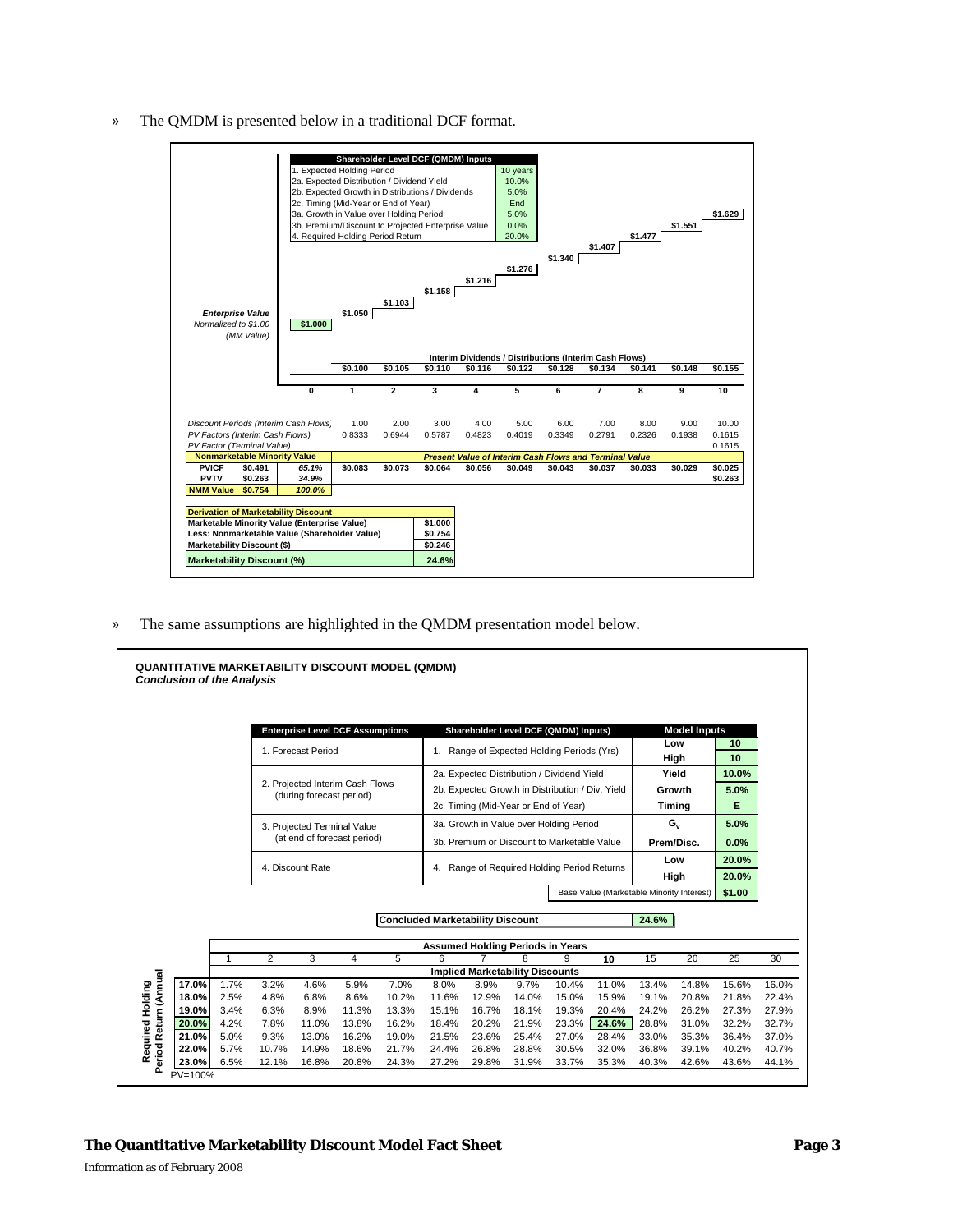l

vi

- ii *ASA Business Valuation Standards* (updated as of November, 2005), published by the Business Valuation Committee of the American Society of Appraisers. See in particular the definitions for the Income (Income-Based) Approach and the Discounted Cash Flow Method in the Glossary of the publication.
- Z. Christopher Mercer, ASA, CFA, *Quantifying Marketability Discounts*, Joint American Society of Appraisers/Canadian Institute of Chartered Business Valuators Conference, San Diego, CA, November 3, 1004.
- American Society of Appraisers: BV203, Institute of Business Appraisers: Course #1007, the American Institute of Certified Public Accountants, the National Association of Certified Valuation Analysts.
- v Shannon P. Pratt, CFA, FASA, MCBA, CM&A, MCBC, Robert F. Reilly, ASA, CPA/ABV, CFA, CBA and Robert P. Schweihs, ASA, CBA, *Valuing a Business*,  $4^{th}$  Ed. (McGraw-Hill, 2000), "The model is sound ...", p. 411.

George B. Hawkins, ASA, CFA and Michael A. Paschall, ASA, CFA, JD, *CCH Business Valuation Guide* (CCH, a Wolters Kluwer Business, 2006), "In his excellent book, *Quantifying Marketability Discounts*, Z. Christopher Mercer proposes a new means of quantifying marketability discounts. ... Assumptions will vary company to company and case to case and always be subject to challenge or interpretation." p. 21,024

 James Hitchner, *Financial Valuation*, (John Wiley & Sons, 2003) "The QMDM represents continued theoretical development of the concept of the marketability discount." P. 313.

Z. Christopher Mercer, ASA, CFA, *Quantifying Marketability Discounts* (Peabody Publishing, LP 1997).

\_\_\_\_\_\_\_\_. *Quantifying Marketability Discounts: Revised Reprint* (Peabody Publishing, L.P, 2001).

\_\_\_\_\_\_\_\_. *Quantifying Marketability Discounts: 2005 E-Book* (Peabody Publishing, L.P., 2005).

Jay Fishman, Shannon Pratt, J. Clifford Griffith, *PPC's Guide to Business Valuations* (PPC, March 2007), Volume 2, p. 8-38, and pp. 8-61 – 8-71,

- http://www.valusourcesoftware.com/business-valuation-database\_quantifying-marketability-discount-model.aspx
- viii Approximately 3,000 books and 400 copies of the model in spreadsheet form have been sold to date by Mercer Capital. The book in e-book form and the model in spreadsheet form continue to be sold by Mercer Capital. The model also continues to be available from ValuSource.
- Dr. David Tabak, "A CAPM-Based Approach to Calculating Illiquidity Discounts," Nov. 11, 2002. A copy of which can be found at www.nera.com). William H. Frazier, ASA, "Some Thoughts on Restricted Stock Studies and the Lack of Marketability Discount," *ASA BV E-Letter,* Issue 8-17, 2004. \_\_\_\_\_\_\_\_. "Further Thoughts on the DLOM," ASA BV E-Letter, Issue 8-30, 2004.
- x Uniform Standards of Professional Appraisal Practice, revised July 1, 2006. Standard 9-4: (d) An appraiser must, when necessary for credible assignment results, analyze the effect on value, if any, of the extent to which the interest appraised contains elements of ownership control and is marketable and/or liquid. Comment: An appraiser must analyze factors such as holding period, interim benefits, and the difficulty and cost of marketing the subject interest.

Kenneth W. Patton, ASA, "How to Review a Business Valuation Report," IRS - LMSB Engineering Continuing Professional Education, 8/08/01.

\_\_\_\_\_\_. "Assessing a Business Valuation Report," Internal Revenue Service, 9/12/00.

Z. Christopher Mercer, ASA, CFA, "Discounts & Premiums Meet the Levels of Value," Internal Revenue Service, Fort Monmouth, NJ, 8/30/00.

- For detailed information, visit www.mercercapital.com.
- xiii Kenneth W. Patton, "The QMDM in Action in Non-Tax Situations," Mercer Capital's *E-Law Business Valuation Perspective* (now titled *Value MattersTM*) Issue 2002-09, December 13, 2002.
- xiv *Juan Armstrong v. LaSalle Bank National Association*, No. 05-3417 (7th Cir. May 4, 2006), p. 11.
- In these cases, the QMDM was either not criticized or not mentioned at all, implicitly indicating acceptance. For more information about these cases, see the following on our website:

 Z. Christopher Mercer, ASA, CFA, "*Estate of Marmaduke* - The Case the Judge Wanted to Settle," *The E-Law Business Valuation Perspective*, 1999- 15, November 15, 1999 (/www.mercercapital.com/Publications/elaw/archive/elaw9915.htm).

 \_\_\_\_\_\_\_\_. "When is Fair Market Value Determined? *Estate of Helen M. Noble v. Commissioner*," *Value MattersTM*, 2005-02, March 4, 2005 (www.mercercapital.com/Publications/ValueMatters/archive/VM0502.htm).

- Betty W. Thompson v. Commissioner, TCM 1996-468, October 17, 1996.
- Estate of Marmaduke v. Commissioner, TCM 1999-432, October 14, 1999.
- Estate of Helen M. Noble v. Commissioner, TCM 2005-02, January 6, 2005.
- xix *Estate of Etta H. Weinberg, et al, v. Commissioner*, T.C. Memo. 2000-51, February 15, 2000
- Janda v. Commissioner, TCM 2001-24, February 2, 1001.
- xxi *A. Temple*, DC-Tex., 2006-1 USTC 60,523, No. 9 :03-CV-165(TH), April 10, 2006.

## **The Quantitative Marketability Discount Model Fact Sheet Page 4**

i The information presented here is as of February, 2009.